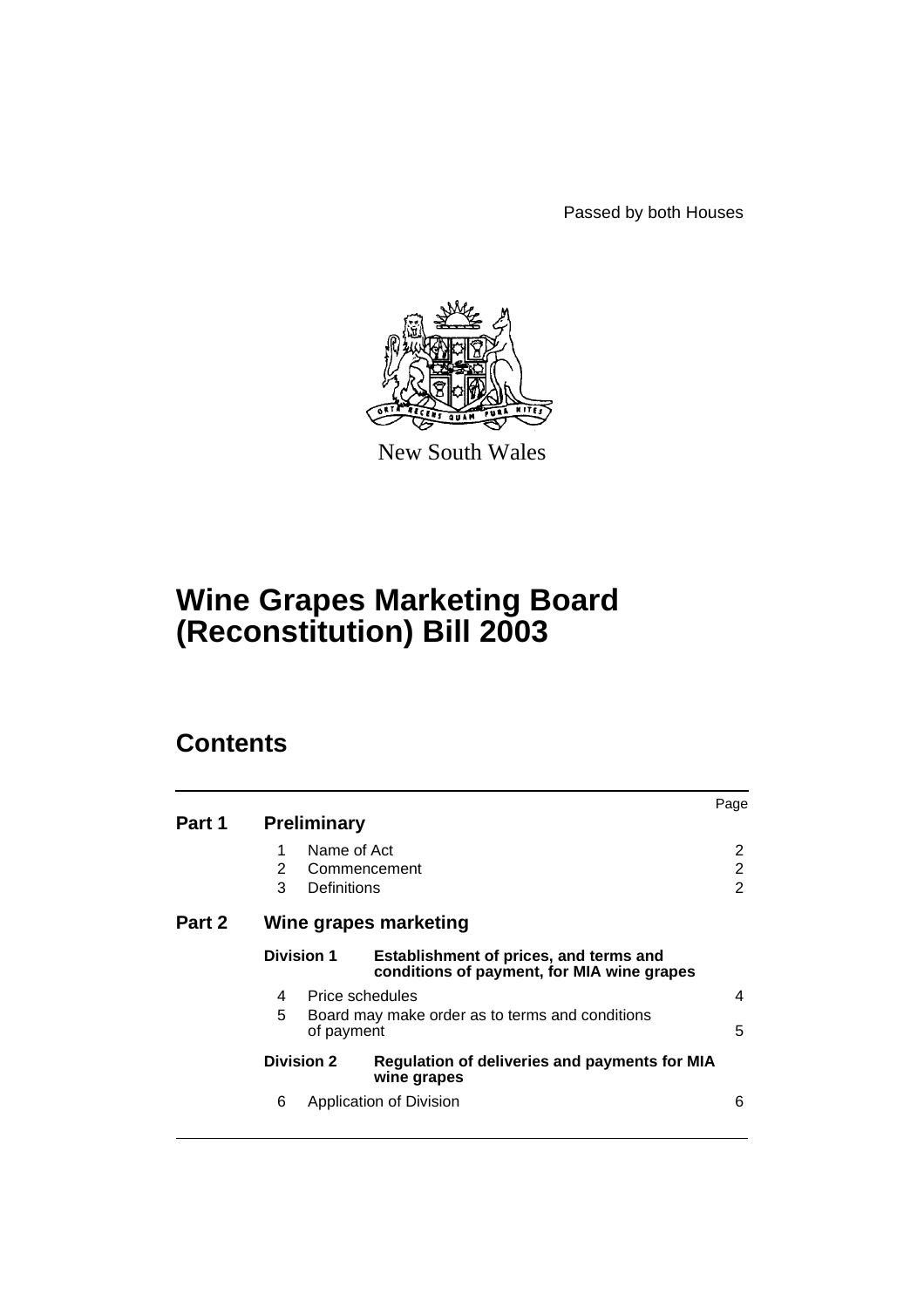**Contents** 

|                                                                         |                                                                                             | Page            |  |  |  |
|-------------------------------------------------------------------------|---------------------------------------------------------------------------------------------|-----------------|--|--|--|
| $\overline{7}$                                                          | Deliveries of MIA wine grapes not to be accepted unless<br>price schedule notified to Board | 6               |  |  |  |
| 8                                                                       | Persons accepting delivery of MIA wine grapes to furnish<br>certain documentation           | 6               |  |  |  |
| 9                                                                       | Minimum price to be paid for MIA wine grapes                                                | $\overline{7}$  |  |  |  |
| 10                                                                      | How payments to be dealt with                                                               | $\overline{7}$  |  |  |  |
| <b>Division 3</b>                                                       | General                                                                                     |                 |  |  |  |
| 11                                                                      | Application of Division                                                                     | 8               |  |  |  |
| 12                                                                      | Consignees to furnish Board with certain information                                        | 8               |  |  |  |
| 13                                                                      | Board may approve certain contracts                                                         | 8               |  |  |  |
| 14                                                                      | Consignees of duly contracted deliveries to deduct sums for<br>payment to Board             | 9               |  |  |  |
| 15                                                                      | Minister may grant exemptions from Part                                                     | 9               |  |  |  |
| 16                                                                      | No contracting out                                                                          | 9               |  |  |  |
| Part 3                                                                  | <b>Miscellaneous</b>                                                                        |                 |  |  |  |
| 17                                                                      | Departmental inspectors                                                                     | 10              |  |  |  |
| 18                                                                      | Funding of Board's operations                                                               | 11              |  |  |  |
| 19                                                                      | Recovery of unpaid money                                                                    | 11              |  |  |  |
| 20                                                                      | Proceedings may be taken in name of Board                                                   | 11              |  |  |  |
| 21                                                                      | Directors and managers liable for offences committed by<br>corporations                     | 11              |  |  |  |
| 22                                                                      | Agricultural Industry Services (Wine Grapes Marketing<br>Board) Regulation 2003             | 12 <sup>2</sup> |  |  |  |
| 23                                                                      | Abolition of former Board                                                                   | 12 <sup>2</sup> |  |  |  |
| 24                                                                      | Amendment of Agricultural Industry Services Act 1998<br>No 45                               | 12 <sup>2</sup> |  |  |  |
| 25                                                                      | Amendment of Marketing of Primary Products Act 1983<br>No 176                               | 12 <sup>2</sup> |  |  |  |
| 26                                                                      | Expiry of Act                                                                               | 12              |  |  |  |
| <b>Schedule 1</b><br><b>Agricultural Industry Services (Wine Grapes</b> |                                                                                             |                 |  |  |  |
|                                                                         | <b>Marketing Board) Regulation 2003</b>                                                     | 13              |  |  |  |
| <b>Schedule 2</b>                                                       | <b>Amendment of Agricultural Industry Services</b><br><b>Act 1998</b>                       | 17              |  |  |  |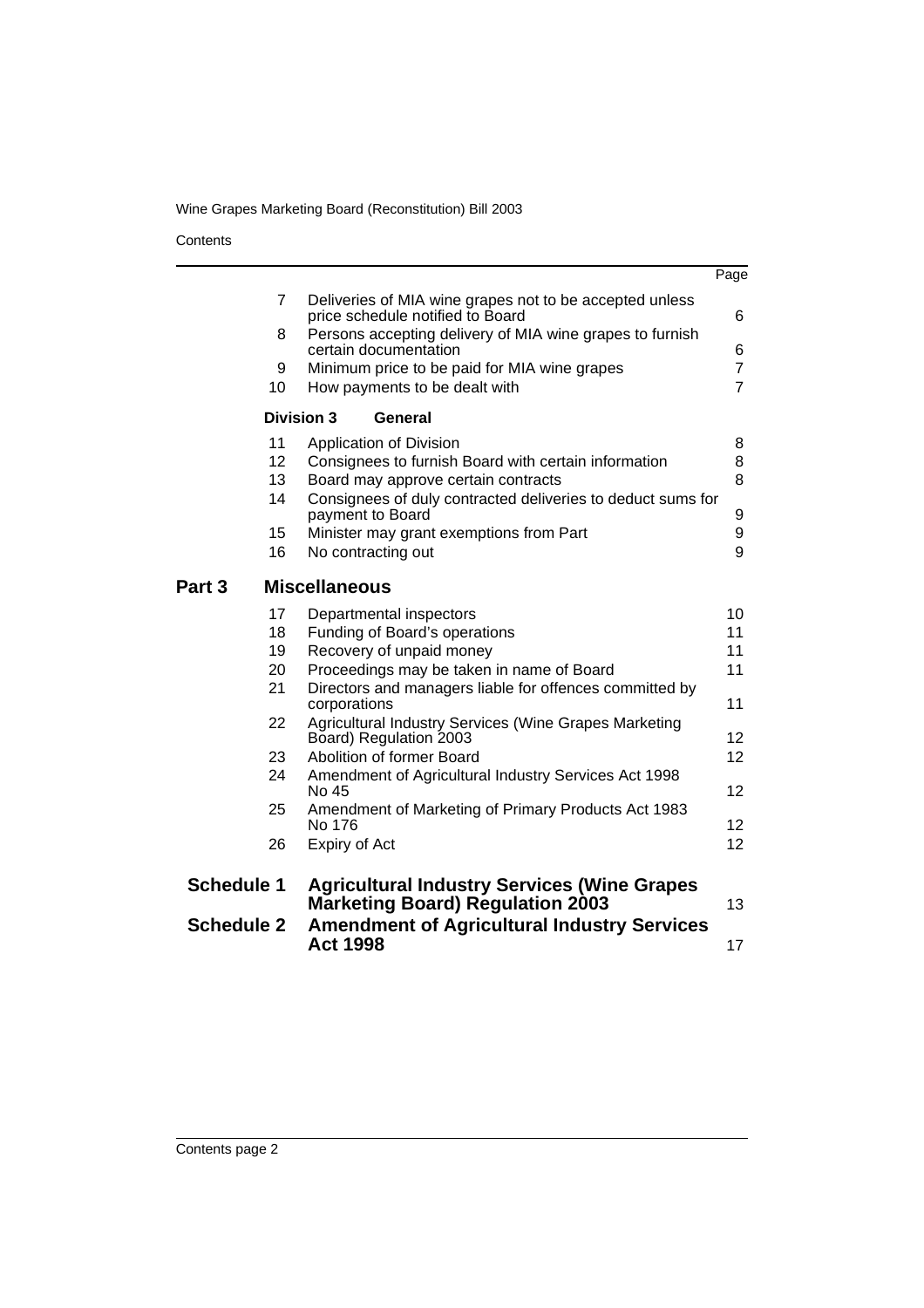*I certify that this PUBLIC BILL, which originated in the LEGISLATIVE COUNCIL, has finally passed the LEGISLATIVE COUNCIL and the LEGISLATIVE ASSEMBLY of NEW SOUTH WALES.*

*Legislative Council 2003* *Clerk of the Parliaments*



New South Wales

# **Wine Grapes Marketing Board (Reconstitution) Bill 2003**

Act No , 2003

An Act to provide for the reconstitution of the Wine Grapes Marketing Board as an agricultural industry services committee under the *Agricultural Industry Services Act 1998*; to provide for the temporary regulation of the terms and conditions of payment for MIA wine grapes; and for other purposes.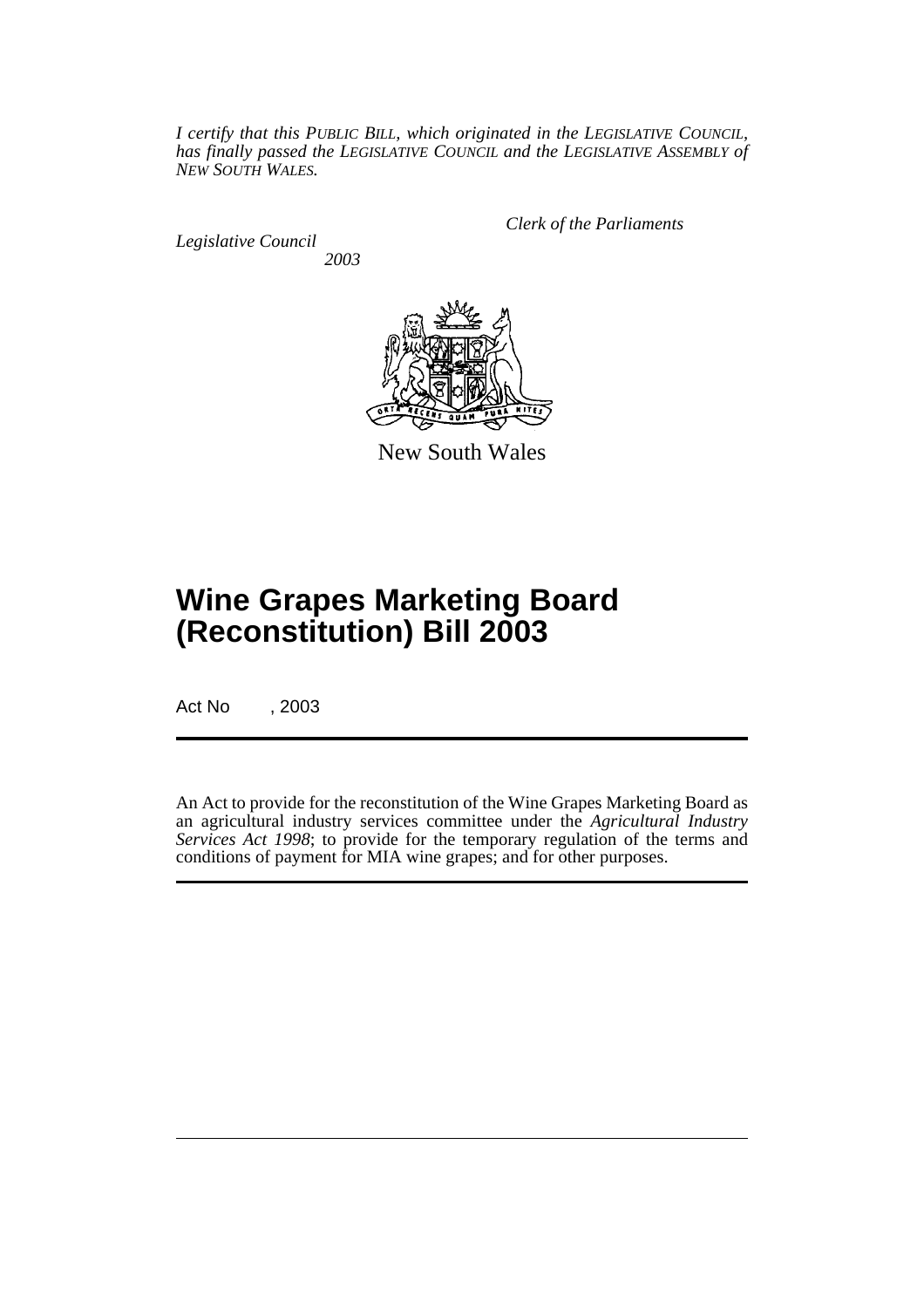Part 1 Preliminary

#### **The Legislature of New South Wales enacts:**

## **Part 1 Preliminary**

#### **1 Name of Act**

This Act is the *Wine Grapes Marketing Board (Reconstitution) Act 2003*.

#### **2 Commencement**

This Act commences on 1 January 2004.

#### **3 Definitions**

In this Act:

*Board* means the Wine Grapes Marketing Board established by the regulation set out in Schedule 1.

*Board's area of operations* means the City of Griffith and the local government areas of Carrathool, Leeton and Murrumbidgee.

#### *complying contract* means:

- (a) a contract that fixes:
	- (i) the prices to be paid for consignments of MIA wine grapes delivered during the current calendar year only, or the manner in which those prices are to be calculated, and
	- (ii) the date or dates by which those prices, or the various instalments of those prices, will be paid,

being a contract entered into before the first Monday in December of the previous calendar year, or

- (b) a contract that fixes:
	- (i) the prices to be paid for consignments of MIA wine grapes delivered during both the current calendar year and one or more future calendar years, or the manner in which those prices are to be calculated, and
	- (ii) the date or dates by which those prices, or the various instalments of those prices, will be paid,

being a contract entered into at any time before the first delivery of wine grapes under the contract, or

(c) a contract the subject of an approval in force under section 13.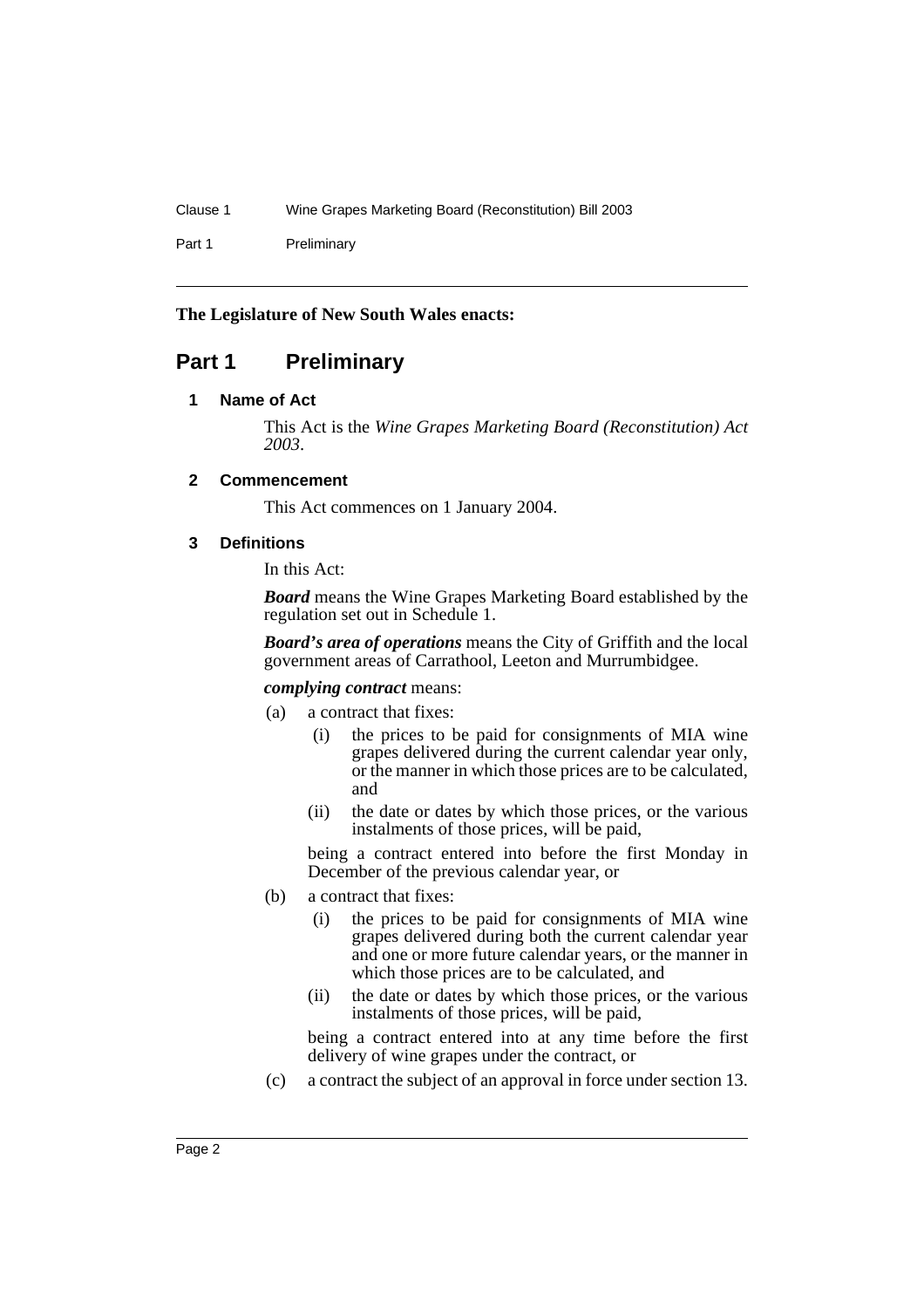Wine Grapes Marketing Board (Reconstitution) Bill 2003 Clause 3

Preliminary **Part 1** 

*consignee* means a person to or for whom a consignment of MIA wine grapes is delivered.

*consignor* means a person by or from whom a consignment of MIA wine grapes is delivered.

*Director-General* means the Director-General of the Department of Agriculture.

*duly contracted delivery* means a consignment of MIA wine grapes that is delivered pursuant to a complying contract.

*former Board* means the Wine Grapes Marketing Board, as constituted under the *Marketing of Primary Products Act 1983* immediately before the commencement of this Act.

*MIA wine grapes* means any variety of grapes grown in the Board's area of operations for use for processing into wine, must, juice or wine spirit.

*price schedule* means a schedule issued by a person for the purpose of publicising the prices that the person will pay for MIA wine grapes delivered to the person during the period to which the schedule relates, as varied from time to time under section 4 (4).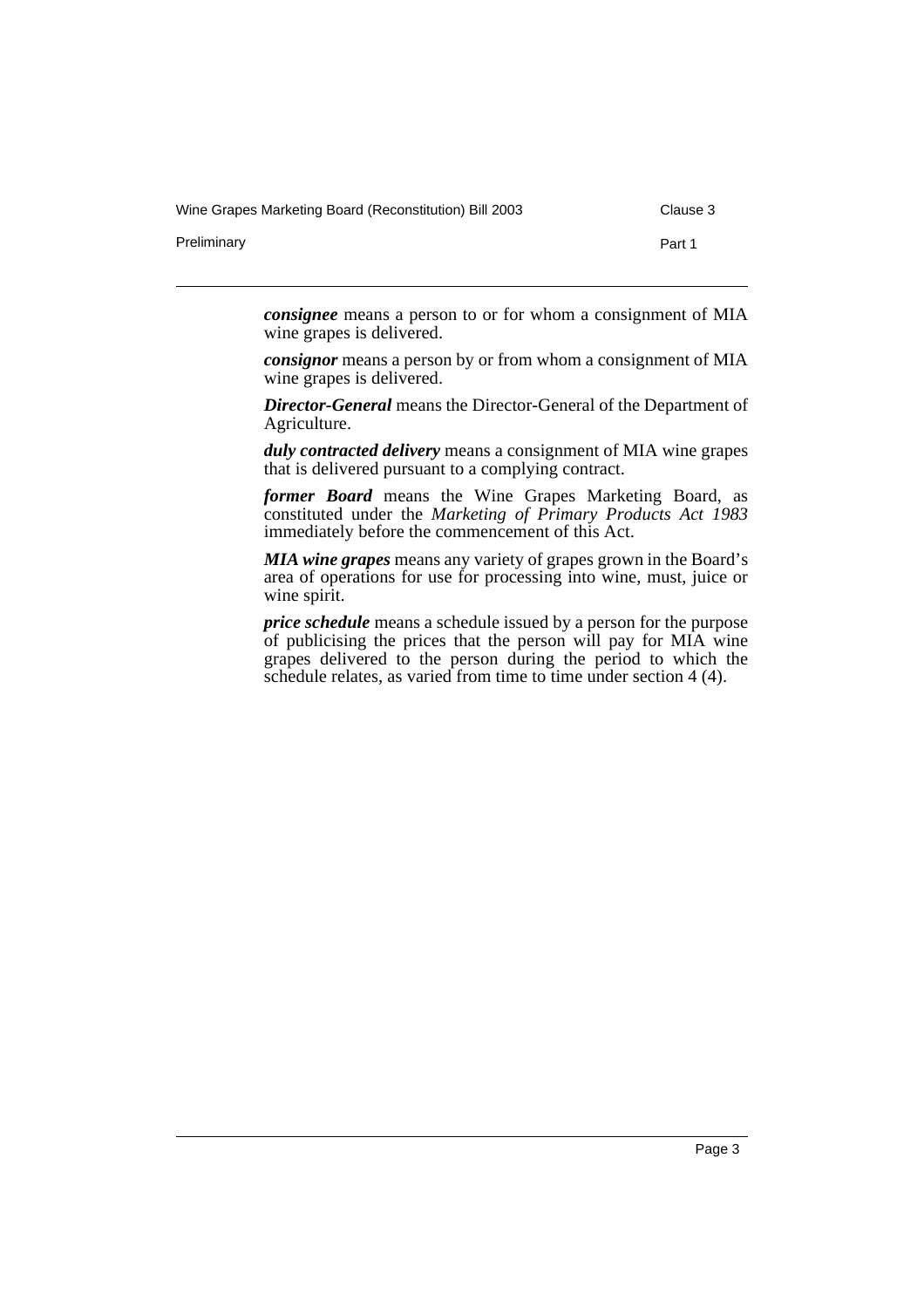Part 2 Wine grapes marketing

## **Part 2 Wine grapes marketing**

#### **Division 1 Establishment of prices, and terms and conditions of payment, for MIA wine grapes**

#### **4 Price schedules**

- (1) Any person may provide the Board with a price schedule, in a form approved by the Board, for MIA wine grapes to be delivered to the person otherwise than pursuant to a complying contract.
- (2) A price schedule:
	- (a) must set out minimum prices that will be paid for consignments of MIA wine grapes delivered during the period to which the schedule relates, and
	- (b) may set out minimum prices with respect to:
		- (i) different varieties and grades of wine grapes, and
		- (ii) different days and times of delivery.
- (3) A price schedule must also set out:
	- (a) any factor, condition or circumstance that may operate to reduce any price offered for a consignment of MIA wine grapes, and
	- (b) the way in which any such reduction will be calculated.
- (4) A person who has provided the Board with a price schedule may, by notice in writing given to the Board, vary the schedule from time to time so as:
	- (a) to change it in relation to wine grapes to which it already applies, or
	- (b) to extend it to wine grapes to which it does not already apply.
- (5) A reduction in any price arising from the variation of a price schedule does not have effect until:
	- (a) 48 hours after the reduction is notified to the Board, in the case of a reduction notified to the Board before 30 January in the year concerned, or
	- (b) 24 hours after the reduction is notified to the Board, in the case of a reduction notified to the Board on or after 30 January in the year concerned.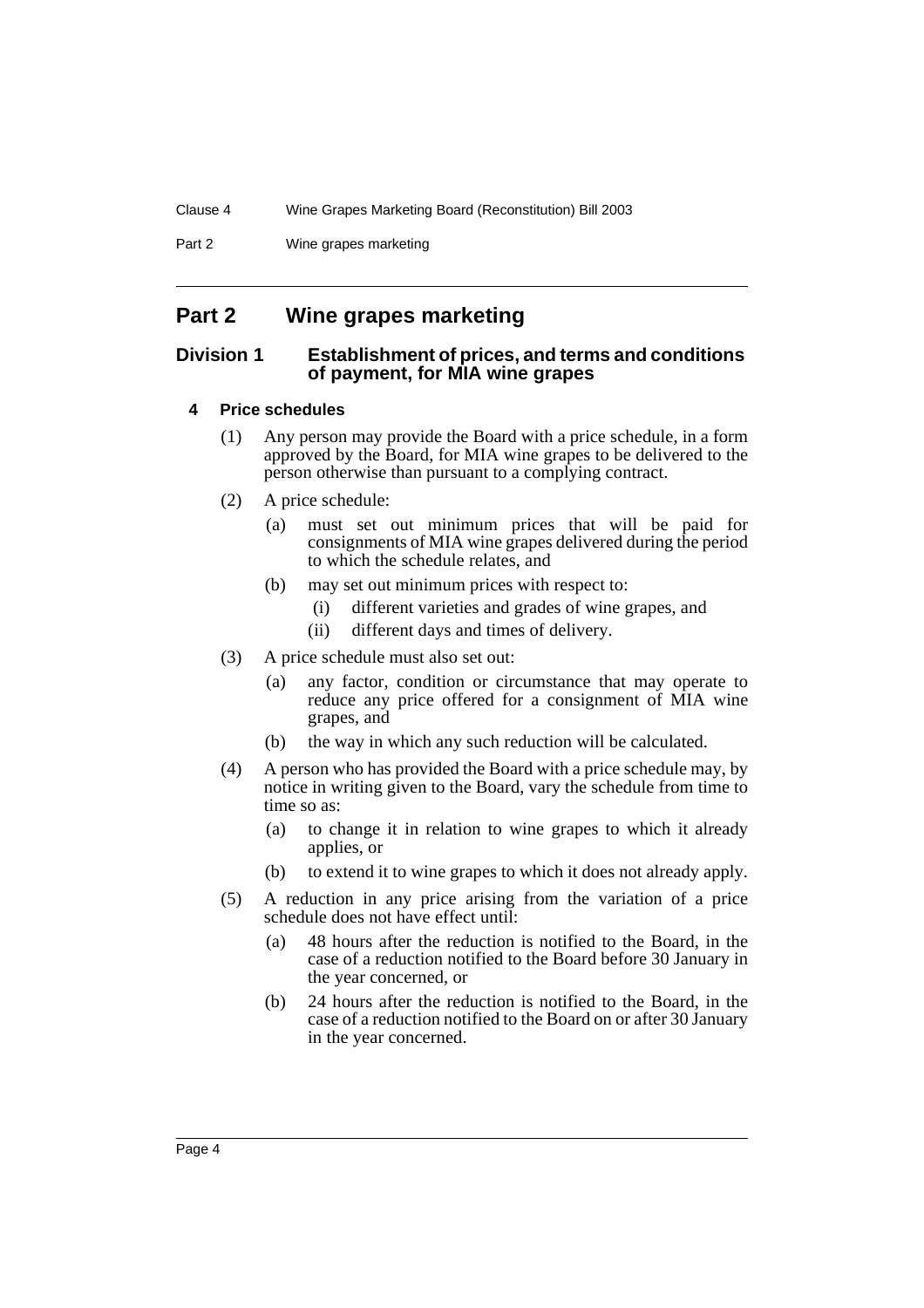Wine Grapes Marketing Board (Reconstitution) Bill 2003 Clause 5

Wine grapes marketing example of the example of the Part 2

(6) A person who has provided the Board with a price schedule must ensure that copies of the schedule, and any variation of the schedule, are made available to prospective consignors on request.

#### **5 Board may make order as to terms and conditions of payment**

- (1) The Board may at any time, by order published in the Gazette:
	- (a) establish terms and conditions of payment for MIA wine grapes delivered during that year otherwise than pursuant to a complying contract, and
	- (b) establish a formula for calculating the amounts payable to the Board, towards any rates levied under the *Agricultural Industry Services Act 1998*, in relation to deliveries of MIA wine grapes, and
	- (c) establish a timetable in accordance with which:
		- (i) consignees are to make payments to the Board under sections 10 (1) (a) and  $14(1)$ , and
		- (ii) the Board is to make payments to consignors under section  $10(1)(b)$ .
- (2) The terms and conditions of payment referred to in subsection (1) (a) are to be established by the Board having regard to any submissions made by wineries and wine grape growers within the meaning of the regulation set out in Schedule 1.
- (3) Without limiting subsection (1) (a), the terms and conditions set by an order under this section may fix the rate at which interest is to accrue on the late payment of the price of MIA wine grapes so delivered, or on the late payment of any instalment of that price.
- (4) The rate at which interest is to accrue must not exceed the rate prescribed under section 95 (1) of the *Supreme Court Act 1970* for payment of interest on a judgment debt, plus 5 per cent.
- (5) Copies of each order under this section are to be published in at least one daily newspaper circulating throughout New South Wales.
- (6) A failure to comply with the requirements of subsection (5) with respect to an order under this section does not affect the validity of the order.
- (7) An order that is made under this section after 20 January in any year does not have effect until the following year.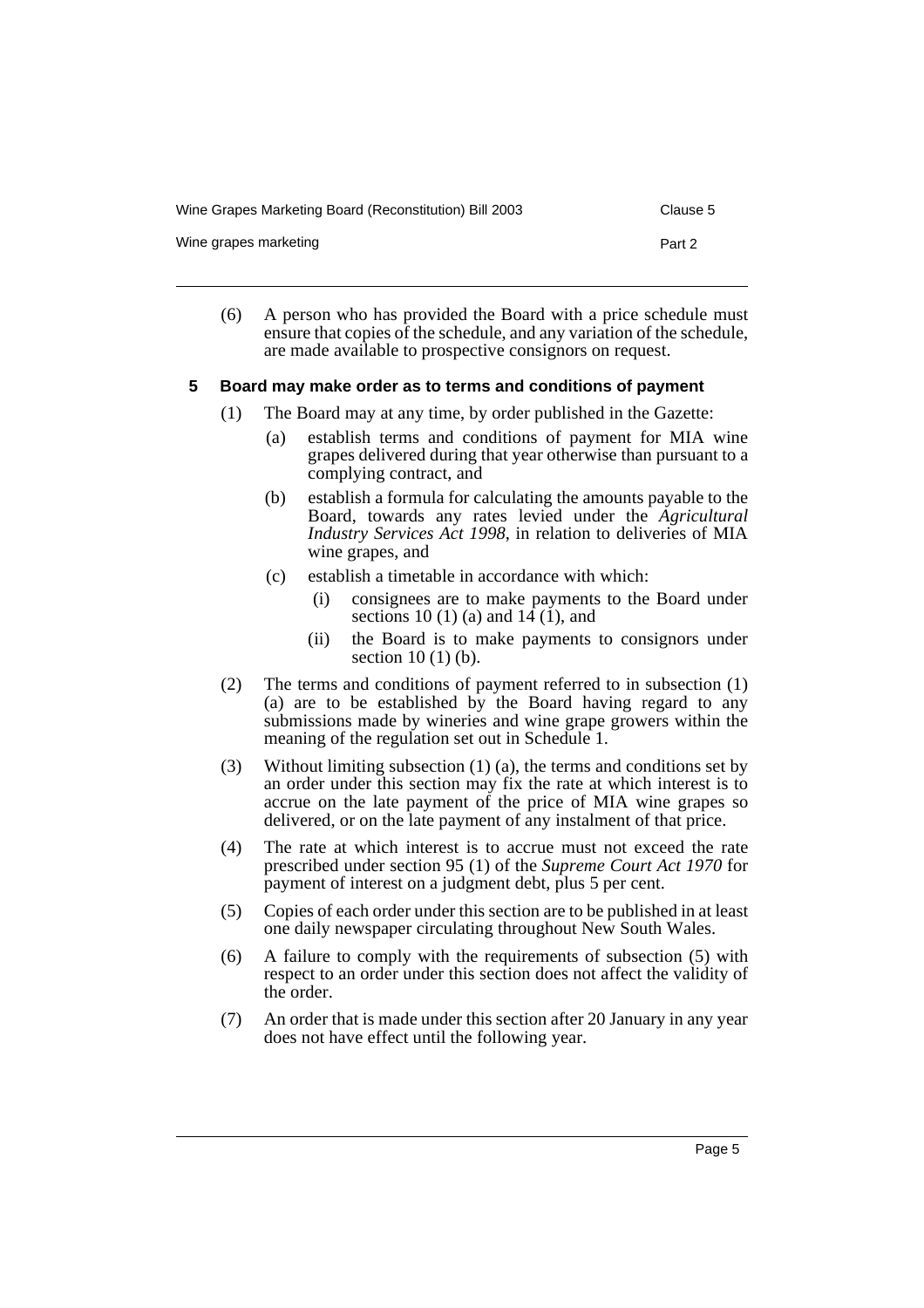Part 2 Wine grapes marketing

(8) The making of an order under this section is specifically authorised for the purposes of section 51 of the *Trade Practices Act 1974* of the Commonwealth and the *Competition Code of New South Wales*.

#### **Division 2 Regulation of deliveries and payments for MIA wine grapes**

#### **6 Application of Division**

This Division applies to any delivery of MIA wine grapes, other than a duly contracted delivery.

#### **7 Deliveries of MIA wine grapes not to be accepted unless price schedule notified to Board**

(1) A person must not accept delivery of a consignment of MIA wine grapes unless a price schedule applicable to that consignment has been provided to the Board on or before 30 January in that year.

Maximum penalty: 20 penalty units (in the case of a corporation) and 10 penalty units (in any other case).

(2) A person's contravention of subsection (1) does not affect the person's other obligations under this Division.

#### **8 Persons accepting delivery of MIA wine grapes to furnish certain documentation**

On accepting delivery of a consignment of MIA wine grapes, the consignee must give to the consignor, by handing to the person by whom the consignment is actually delivered, documentation that sets out:

- (a) the date of the delivery, and
- (b) the quantity and variety of the wine grapes in the consignment, and
- (c) the relevant provisions of the price schedule applicable to the consignment, and
- (d) any factor, condition or circumstance that operates to reduce the price payable for the consignment and the amount of any such reduction.

Maximum penalty: 20 penalty units (in the case of a corporation) and 10 penalty units (in any other case).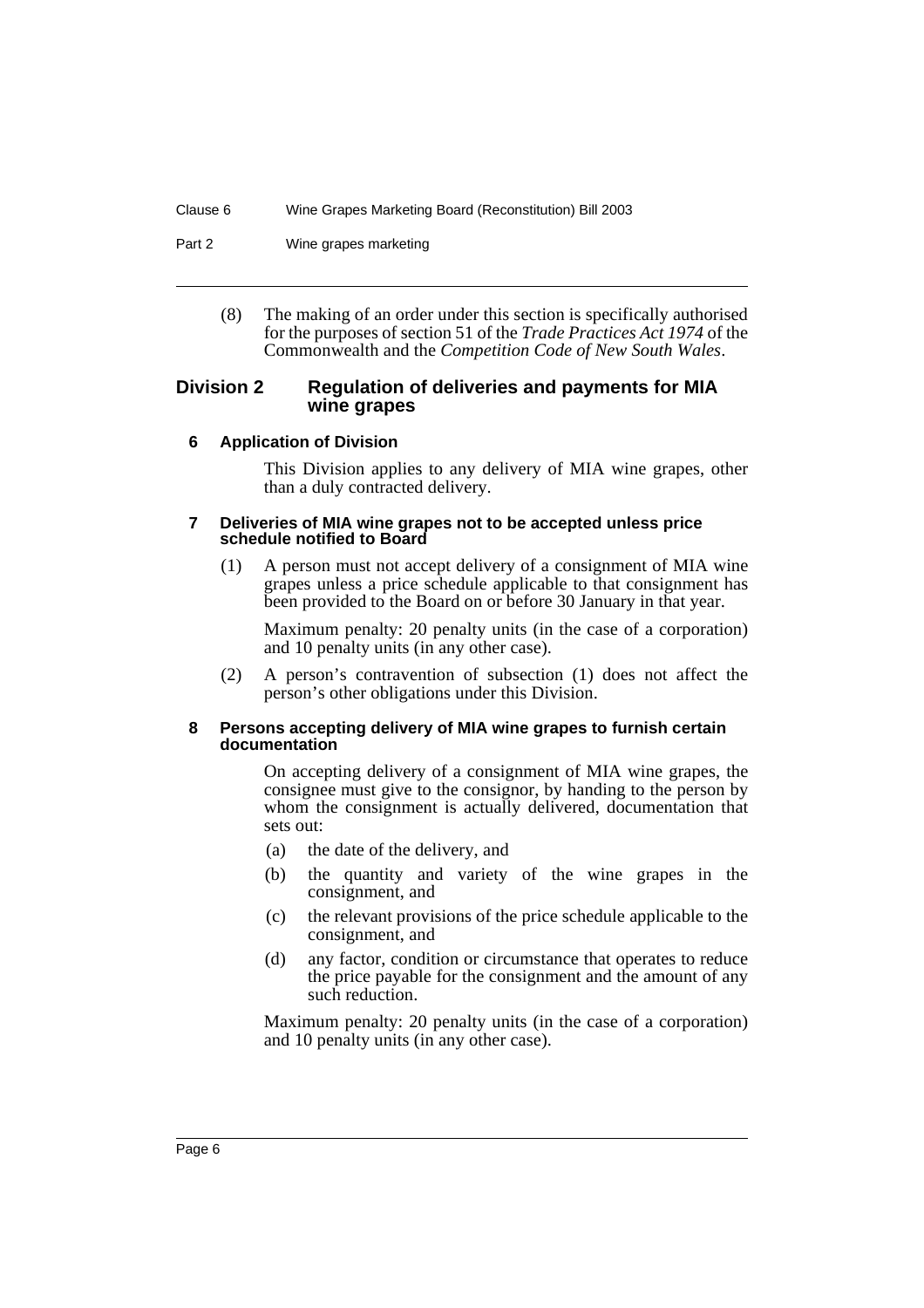Wine Grapes Marketing Board (Reconstitution) Bill 2003 Clause 9

Wine grapes marketing example of the example of the Part 2

#### **9 Minimum price to be paid for MIA wine grapes**

- (1) The price to be paid for a consignment of MIA wine grapes delivered on any day is taken to be:
	- (a) if the consignee has provided a price schedule to the Board:
		- (i) the price offered for the consignment, reduced in accordance with any applicable factor, condition or circumstance set out in the price schedule applicable to the consignment, or
		- (ii) the minimum price payable for the wine grapes in accordance with the price schedule applicable to the consignment,

whichever is the greater, or

- (b) if the consignee has failed to provide a price schedule to the Board:
	- (i) the price offered for the consignment, or
	- (ii) a price equivalent to the average price for wine grapes of the same variety and grade delivered on the same day,

whichever is the greater.

(2) For the purposes of subsection  $(1)$  (b) (ii), the average price for wine grapes of a particular variety and grade delivered on a particular day is the arithmetic mean of the prices for wine grapes of that variety and grade, delivered on that day, set out in the price schedules provided to the Board.

#### **10 How payments to be dealt with**

- (1) Unless the Board directs otherwise, either generally or in relation to a particular consignee or class of consignees:
	- (a) the price to be paid for MIA wine grapes delivered on any day is to be paid by the consignee to the Board in accordance with the Board's terms and conditions referred to in section 5 (1) (a), and
	- (b) the money received by the Board in relation to the delivery, less any amount calculated in accordance with section 5 (1) (b), must be paid by the Board to the consignor,

within the period allowed by the Board's timetable for payment under section  $5(1)(c)$ .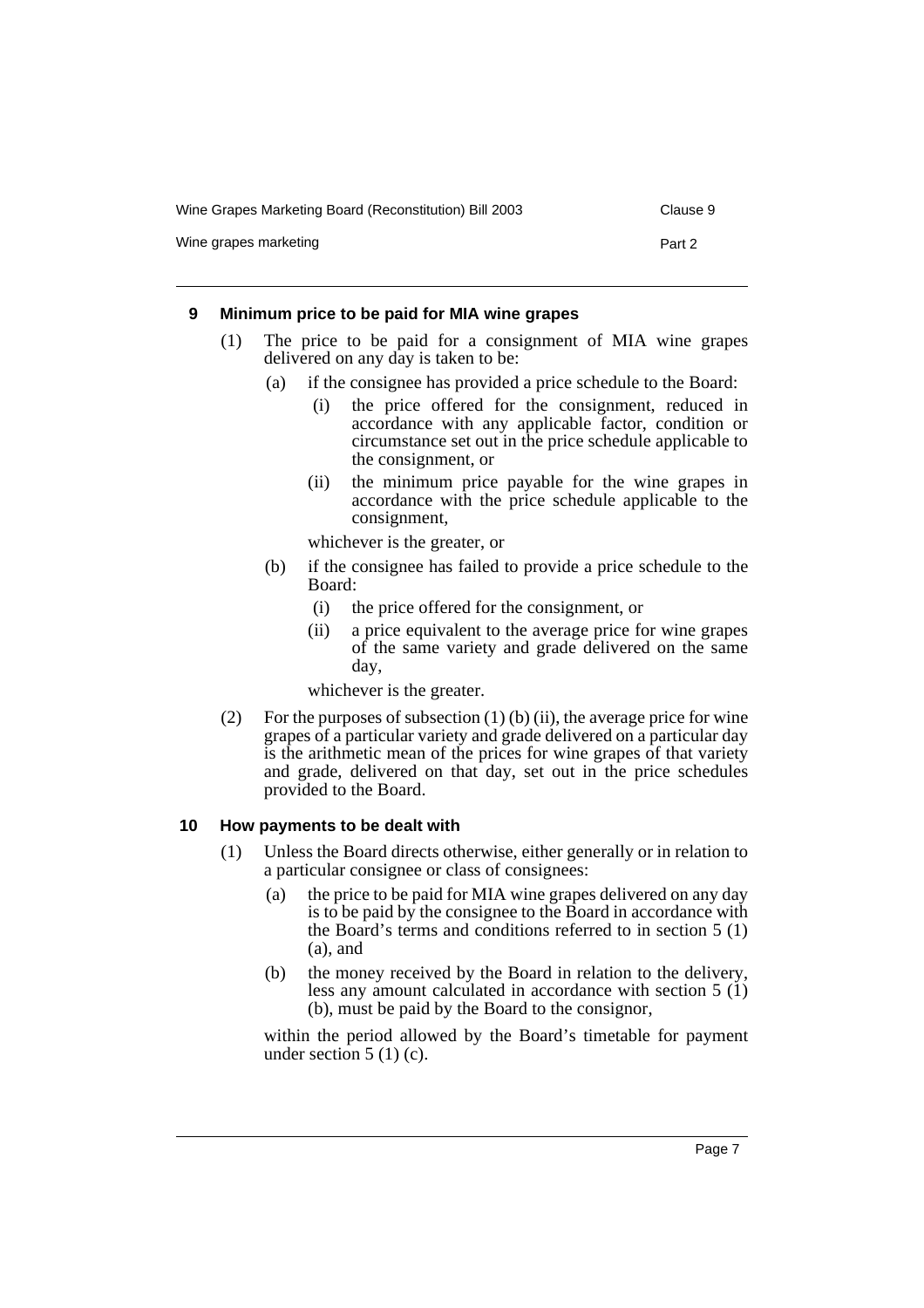Part 2 Wine grapes marketing

(2) Such a direction may be given on the Board's own motion or on the application of one or more consignees.

#### **Division 3 General**

#### **11 Application of Division**

This Division applies to any delivery of MIA wine grapes, including a duly contracted delivery.

#### **12 Consignees to furnish Board with certain information**

- (1) On or before 1 May in each year, each consignee must furnish a report to the Board with respect to MIA wine grapes that have been delivered to the consignee during the period beginning 1 July in the previous year and ending on 14 April in that year.
- (2) On or before 30 June in each year, each consignee who has received MIA wine grapes since 14 April in that year must furnish a supplementary report to the Board with respect to MIA wine grapes that have been delivered to the consignee since that date.
- (3) The reports must include the following details in relation to each delivery:
	- (a) the identity of the consignor of the delivery,
	- (b) the quantity and variety of the wine grapes in the delivery,
	- (c) except in the case of a duly contracted delivery, the price of the wine grapes in the delivery.
- (4) A consignee must not fail or refuse to comply with the requirements of this section.

Maximum penalty: 20 penalty units (in the case of a corporation) and 10 penalty units (in any other case).

#### **13 Board may approve certain contracts**

- (1) The Board may approve a contract entered into on or after the first Monday in December of the previous year, being a contract that fixes:
	- (a) the prices to be paid for consignments of MIA wine grapes delivered during the current calendar year, or the manner in which those prices are to be calculated, and
	- (b) the date or dates by which those prices, or the various instalments of those prices, will be paid.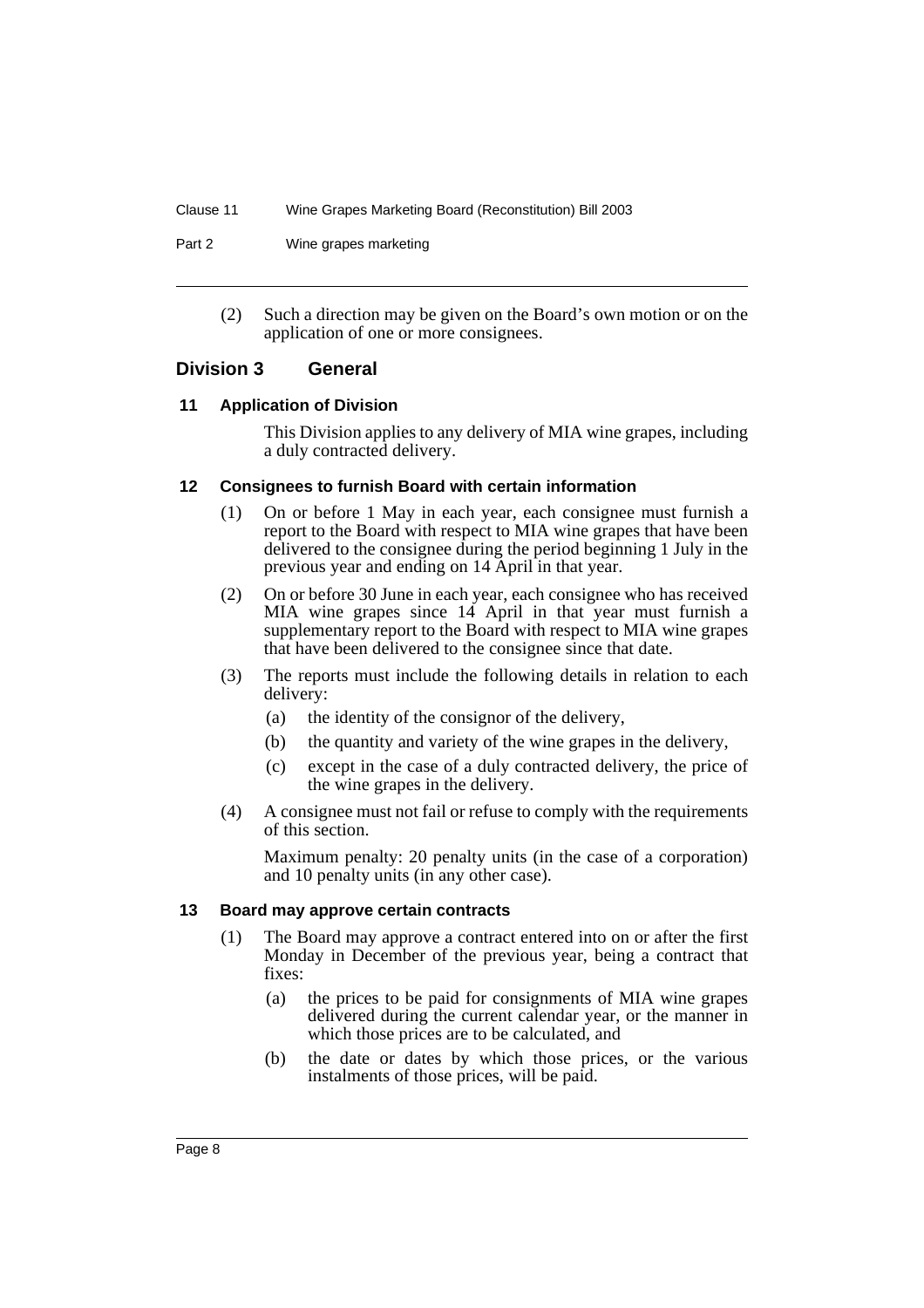| Wine Grapes Marketing Board (Reconstitution) Bill 2003 | Clause 14 |
|--------------------------------------------------------|-----------|
| Wine grapes marketing                                  | Part 2    |

- (2) An application for the Board's approval to a contract may be made, in a form approved by the Board, by any party to the contract.
- (3) The Board's approval to a contract is taken to have been given if, at the expiry of  $14$  days after such an application has been made, the Board's decision on the application has not been given to the applicant.
- (4) An applicant may apply to the Administrative Decisions Tribunal for a review of its decision to refuse to give an approval under this section.

#### **14 Consignees of duly contracted deliveries to deduct sums for payment to Board**

- (1) If a consignee accepts a duly contracted delivery of MIA wine grapes, the amount calculated in relation to that delivery in accordance with section 5 (1) (b) is to be paid to the Board by the consignee within the period allowed by the Board's timetable for payment under section 5 (1) (c).
- (2) The amount may be deducted from any money payable by the consignee to the consignor with respect to that delivery.
- (3) This section does not apply to a duly contracted delivery of MIA wine grapes in respect of which an amount has been paid to the Board under this section in relation to a previous delivery of those wine grapes.

#### **15 Minister may grant exemptions from Part**

The Minister may, by order, exempt any specified person or class of persons, either conditionally or unconditionally, from the operation of this Part or any specified provision of this Part.

#### **16 No contracting out**

A contract or agreement is void to the extent to which it purports to exclude, modify or restrict the operation of this Part or has the effect of excluding, modifying or restricting the operation of this Part.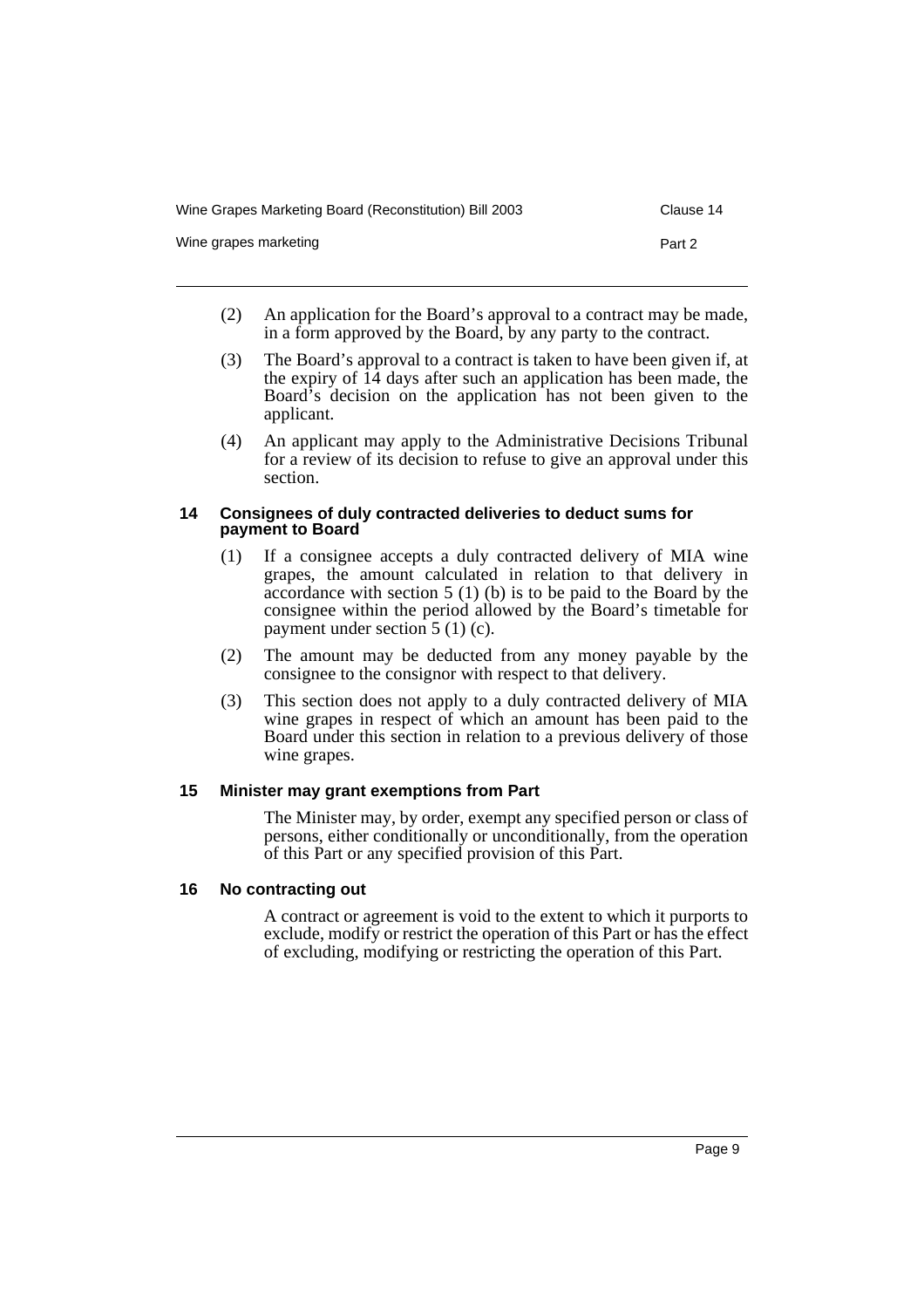Part 3 Miscellaneous

## **Part 3 Miscellaneous**

#### **17 Departmental inspectors**

- (1) In making a decision with respect to the appointment of a person to exercise the functions of a Departmental inspector under the *Agricultural Industry Services Act 1998* in relation to matters arising under this Act, the Director-General must have regard to any submissions or nominations made by the Board.
- (2) Despite subsection (1), a person may not be appointed to exercise any such function if the person is a member of the Board or a member of the Board's staff.
- (3) The powers exercisable by a Departmental inspector under section 33 of the *Agricultural Industry Services Act 1998* include the power to require a person to furnish the inspector with:
	- (a) information of the kind required to be included in a report under section 12 of this Act, or
	- (b) information of the kind necessary to establish whether or not a particular document is or is not a complying contract.
- (4) The powers exercisable by a Departmental inspector under section 34 of the *Agricultural Industry Services Act 1998* include the power to enter premises, and to inspect and take copies of documents, for the purpose of obtaining:
	- (a) information of the kind required to be included in a report under section 12 of this Act, or
	- (b) information of the kind necessary to establish whether or not a particular document is or is not a complying contract.
- (5) A Departmental inspector may exercise functions under the *Agricultural Industry Services Act 1998* in relation to MIA wine grapes within or beyond the Board's area of operations.
- (6) The Board must pay to the Director-General such amounts as the Director-General may from time to time determine to defray the costs and expenses of Departmental inspectors in the exercise of such of their functions under the *Agricultural Industry Services Act 1998* as arise under this section.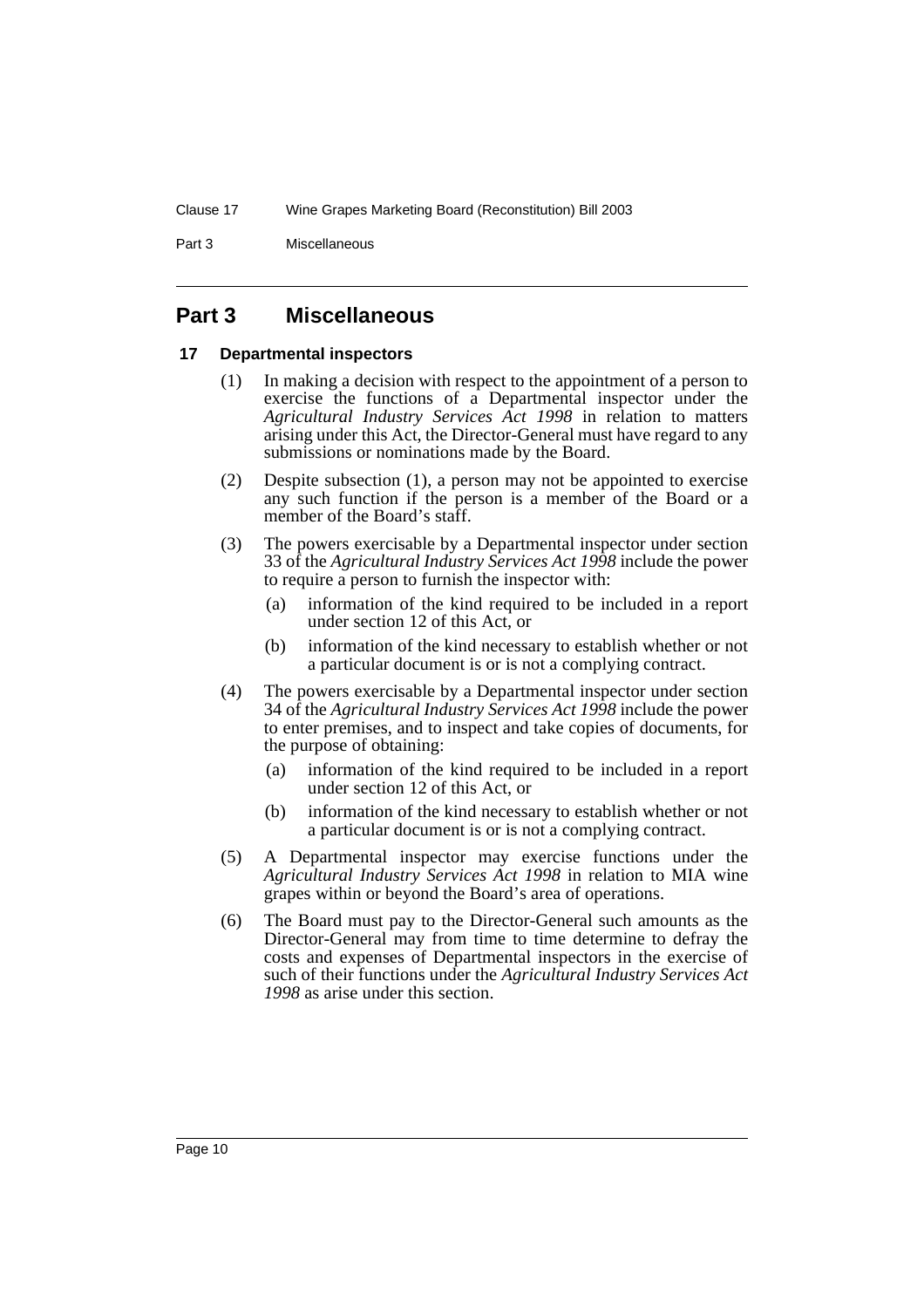| Wine Grapes Marketing Board (Reconstitution) Bill 2003 | Clause 18 |
|--------------------------------------------------------|-----------|
| Miscellaneous                                          | Part 3    |
|                                                        |           |

#### **18 Funding of Board's operations**

Any amounts payable by the Board under this Act, and any costs or expenses incurred by the Board in the exercise of its functions under this Act, may be paid for out of the Board's general fund under Part 3 of the *Agricultural Industry Services Act 1998*.

#### **19 Recovery of unpaid money**

Any money due to the Board or the Director-General under this Act (including any money that becomes payable as a consequence of the revocation of a direction under section 10) may be recovered as a debt.

#### **20 Proceedings may be taken in name of Board**

- (1) Proceedings for an offence against this Act may be taken in the name of the Board by any officer of the Board who is authorised by the Board in that regard.
- (2) Proceedings taken in the name of the Board are, in the absence of evidence to the contrary, taken to have been commenced in accordance with an authority under this section.
- (3) This section does not prevent proceedings for an offence against this Act from being commenced by any person otherwise than in accordance with an authority under this section.

#### **21 Directors and managers liable for offences committed by corporations**

- (1) If a corporation contravenes a provision of this Act, each person who:
	- (a) is a director of the corporation, or
	- (b) is concerned in the management of the corporation,

is to be treated as having contravened that provision if the person knowingly authorised or permitted the contravention.

- (2) A person may, under this section, be proceeded against and convicted for a contravention of such a provision whether or not the corporation has been proceeded against or convicted for a contravention of that provision.
- (3) Nothing in this section affects any liability imposed on a corporation for an offence committed by the corporation against this Act.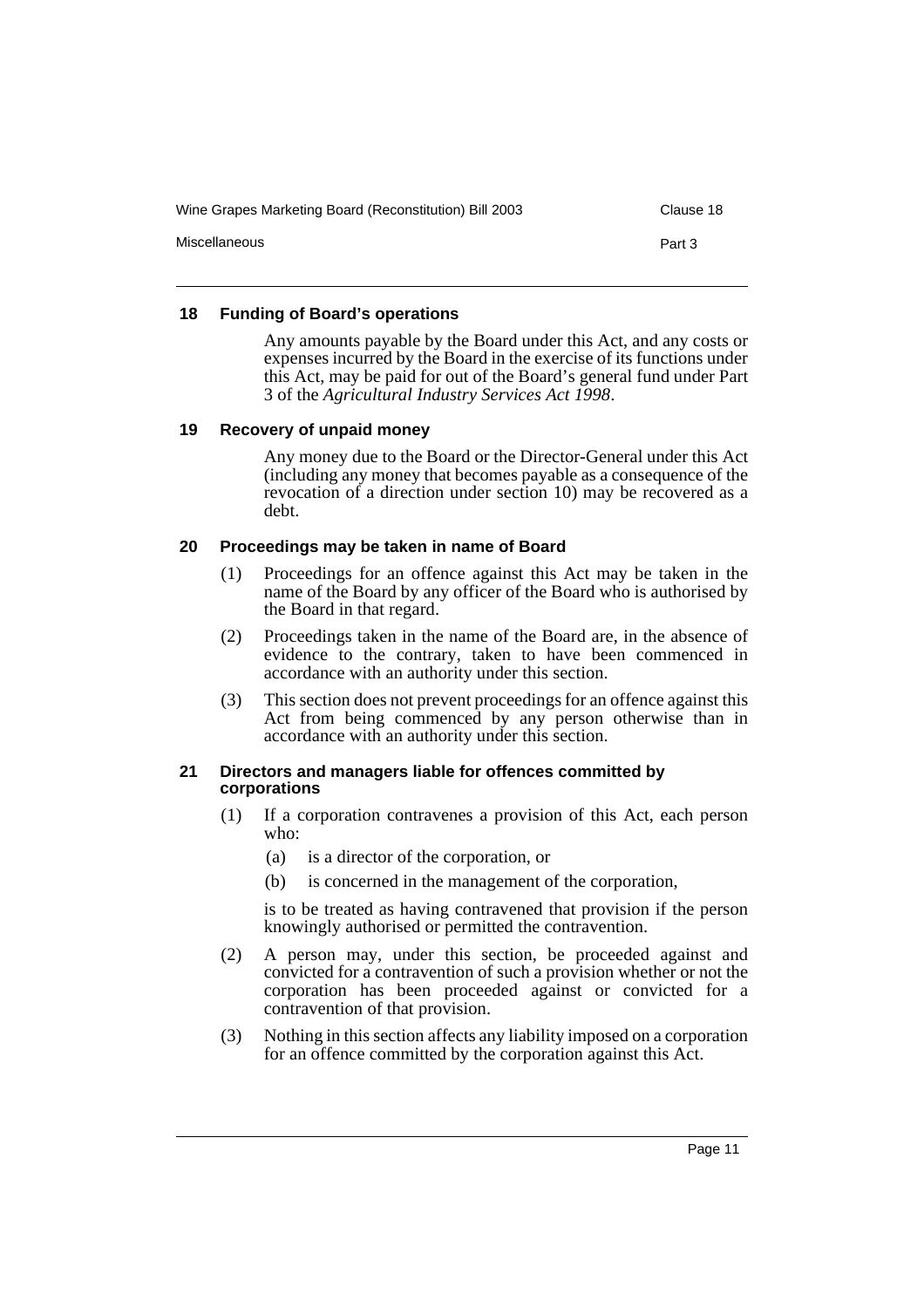Part 3 Miscellaneous

#### **22 Agricultural Industry Services (Wine Grapes Marketing Board) Regulation 2003**

Schedule 1 is taken to be, and has effect as, a regulation made under the *Agricultural Industry Services Act 1998* for the purposes of section 5 of that Act.

#### **23 Abolition of former Board**

The former Board is abolished.

#### **24 Amendment of Agricultural Industry Services Act 1998 No 45**

The *Agricultural Industry Services Act 1998* is amended as set out in Schedule 2.

#### **25 Amendment of Marketing of Primary Products Act 1983 No 176**

The *Marketing of Primary Products Act 1983* is amended by omitting section 67A and Schedule 5.

#### **26 Expiry of Act**

This Act expires on 31 December 2007.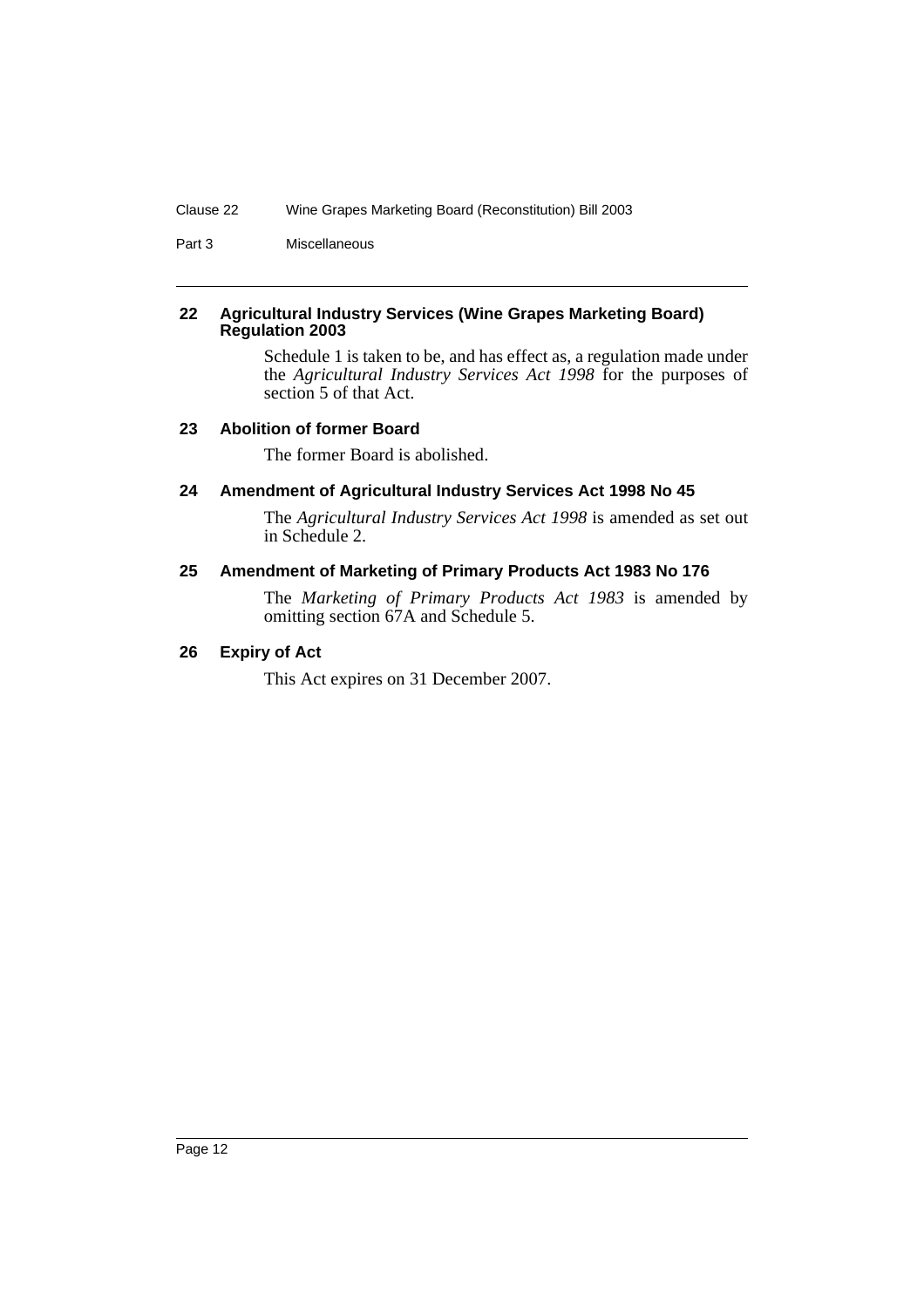Agricultural Industry Services (Wine Grapes Marketing Board) Regulation 2003 Schedule 1

## **Schedule 1 Agricultural Industry Services (Wine Grapes Marketing Board) Regulation 2003**

(Section 22)

## **Part 1 Preliminary**

#### **1 Name of Regulation**

This Regulation is the *Agricultural Industry Services (Wine Grapes Marketing Board) Regulation 2003*.

#### **2 Definitions**

In this Regulation:

*area of operations*, in relation to the Board, means the area of operations for which the Board is constituted, as set out in clause 5.

*Board* means the agricultural industry services committee established by this Regulation.

*former Board* means the Wine Grapes Marketing Board, as constituted under the *Marketing of Primary Products Act 1983* immediately before the commencement of this Regulation.

*MIA wine grapes* means any variety of grapes grown within the Board's area of operations for use for processing into wine, must, juice or wine spirit.

*the Act* means the *Agricultural Industry Services Act 1998*.

*wine grape grower* means a grower that belongs to the class of primary producers referred to in clause 4.

*winery* means a processor that processes MIA wine grapes within the Board's area of operations.

## **Part 2 Establishment and functions of Board**

#### **3 Establishment of Board**

- (1) There is established by this Regulation an agricultural industry services committee with the corporate name of the Wine Grapes Marketing Board.
- (2) The Board is a continuation of the former Board.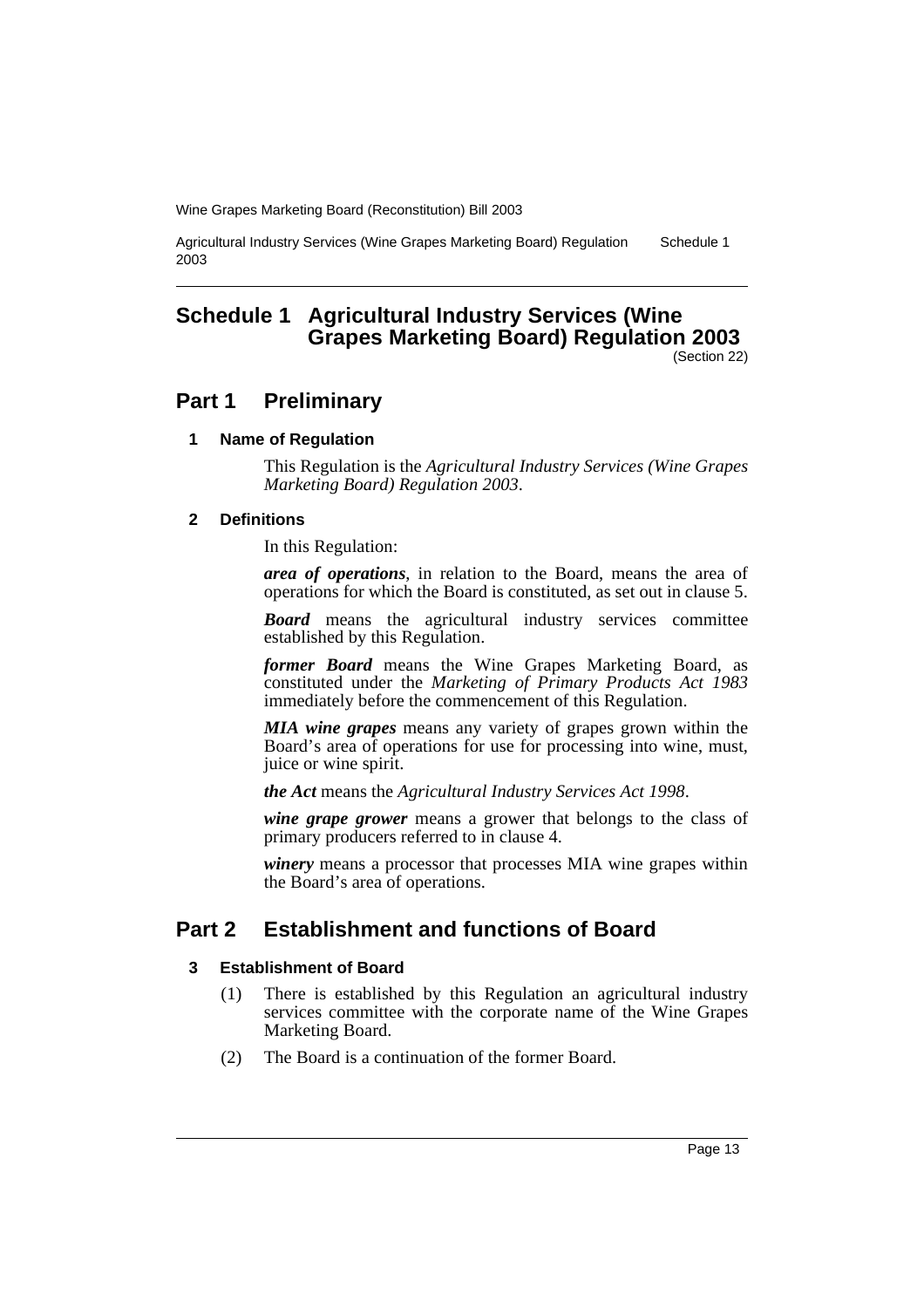Schedule 1 Agricultural Industry Services (Wine Grapes Marketing Board) Regulation 2003

#### **4 Class of primary producers for which Board is constituted**

For any calendar year, the class of primary producers for which the Board is constituted includes all growers within the Board's area of operations who, during the previous calendar year, harvested more than 20 tonnes of MIA wine grapes, but does not include:

- (a) in the case of a corporation:
	- (i) a grower that is also a winery, or
	- (ii) a grower in which a winery has a controlling interest, or
- (b) in the case of an individual:
	- (i) a grower who is also a winery, or
	- (ii) a grower who is a director of a corporation that is a winery and who (as a grower) supplies the winery with all of the MIA wine grapes that he or she harvests.

#### **5 Area of operations of Board**

The area of operations for which the Board is constituted consists of the City of Griffith and the local government areas of Carrathool, Leeton and Murrumbidgee.

#### **6 Commodity for which Board is constituted**

The commodity for which the Board is constituted is MIA wine grapes.

#### **7 Agricultural industry services of Board**

The agricultural industry services for which the Board is constituted are as follows:

- (a) the development of a code of conduct for contract negotiations between wine grape growers and wineries,
- (b) the development of draft contract provisions with respect to the sale of MIA wine grapes to wineries, including provisions with respect to:
	- (i) the prices to be paid by wineries, and
	- (ii) the terms and conditions of payment to be observed by wineries,

in relation to MIA wine grapes delivered to them by wine grape growers,

(c) the promotion of private contracts for the sale of MIA wine grapes to wineries by wine grape growers,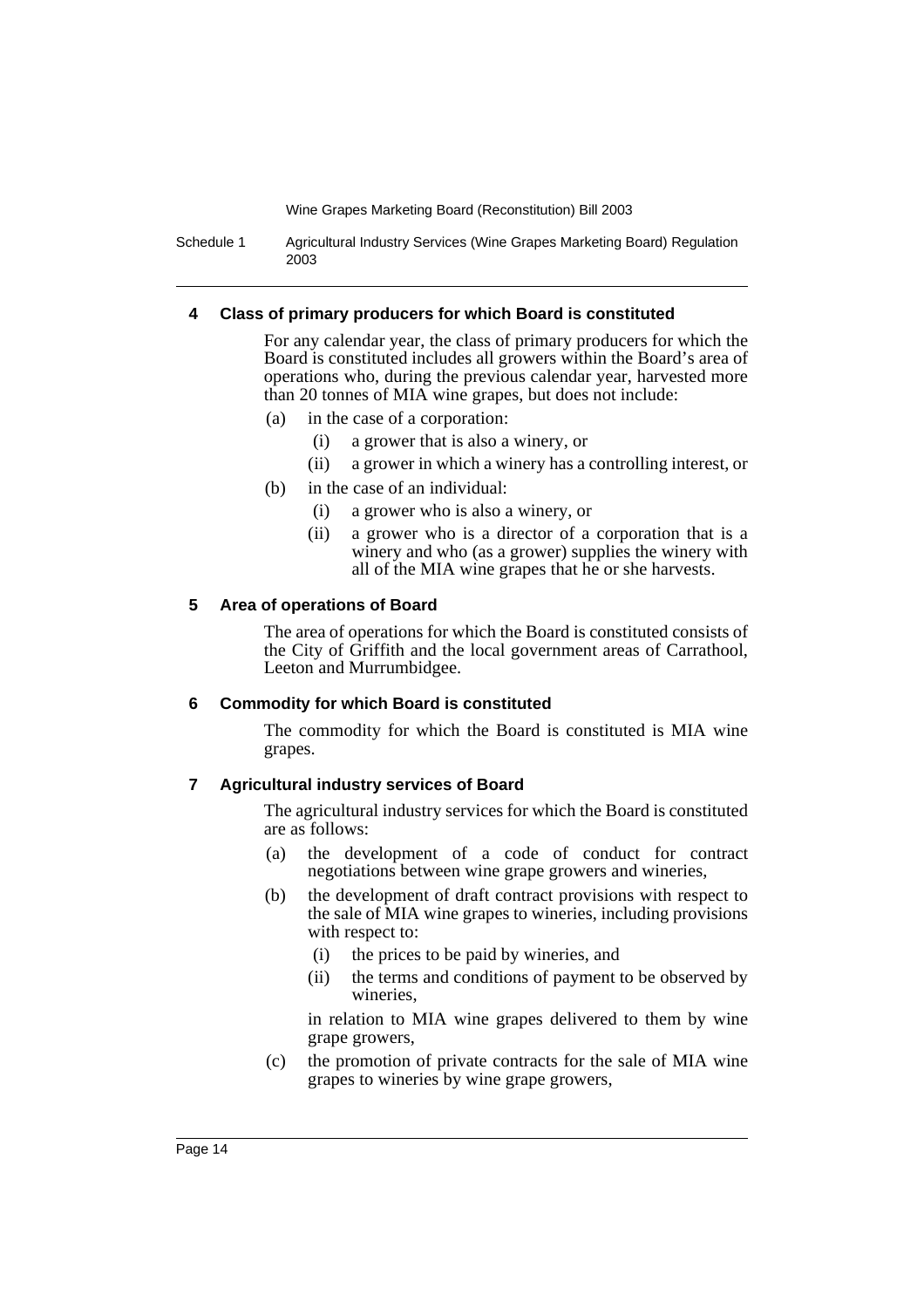Agricultural Industry Services (Wine Grapes Marketing Board) Regulation 2003 Schedule 1

- (d) the collection and dissemination of market and industry information, including the production and publication of indicator prices for MIA wine grapes grown in the Board's area of operations,
- (e) the conduct of research and development into plant health in relation to wine grapes,
- (f) the provision of education and training in relation to wine grape production and marketing,
- (g) the promotion (in association with organisations representing wineries) of wine made from MIA wine grapes,
- (h) the promotion of regional industry, including regional winemaking, within the Board's area of operations,
- (i) the representation of the wine grape industry in relation to the matters referred to in paragraphs (a)–(h).

## **Part 3 Other provisions relating to Board**

#### **8 Membership of Board**

- (1) The Board is to consist of 7 members, of whom:
	- (a) five are to be elected by the Board's constituents, and
	- (b) two are to be appointed by the elected members.
- (2) If there are insufficient eligible nominees for election under subclause (1) (a), additional members are to be appointed by the elected members to make up the insufficiency.

#### **9 Quorum for meeting of Board**

The quorum for a meeting of the Board is 4 of its members.

#### **10 Voting entitlements of constituents**

The voting entitlements for the Board's constituents for both polls and elections is one vote per constituent.

#### **11 Quorum for meeting of constituents**

The quorum for a meeting of the Board's constituents is 30 constituents.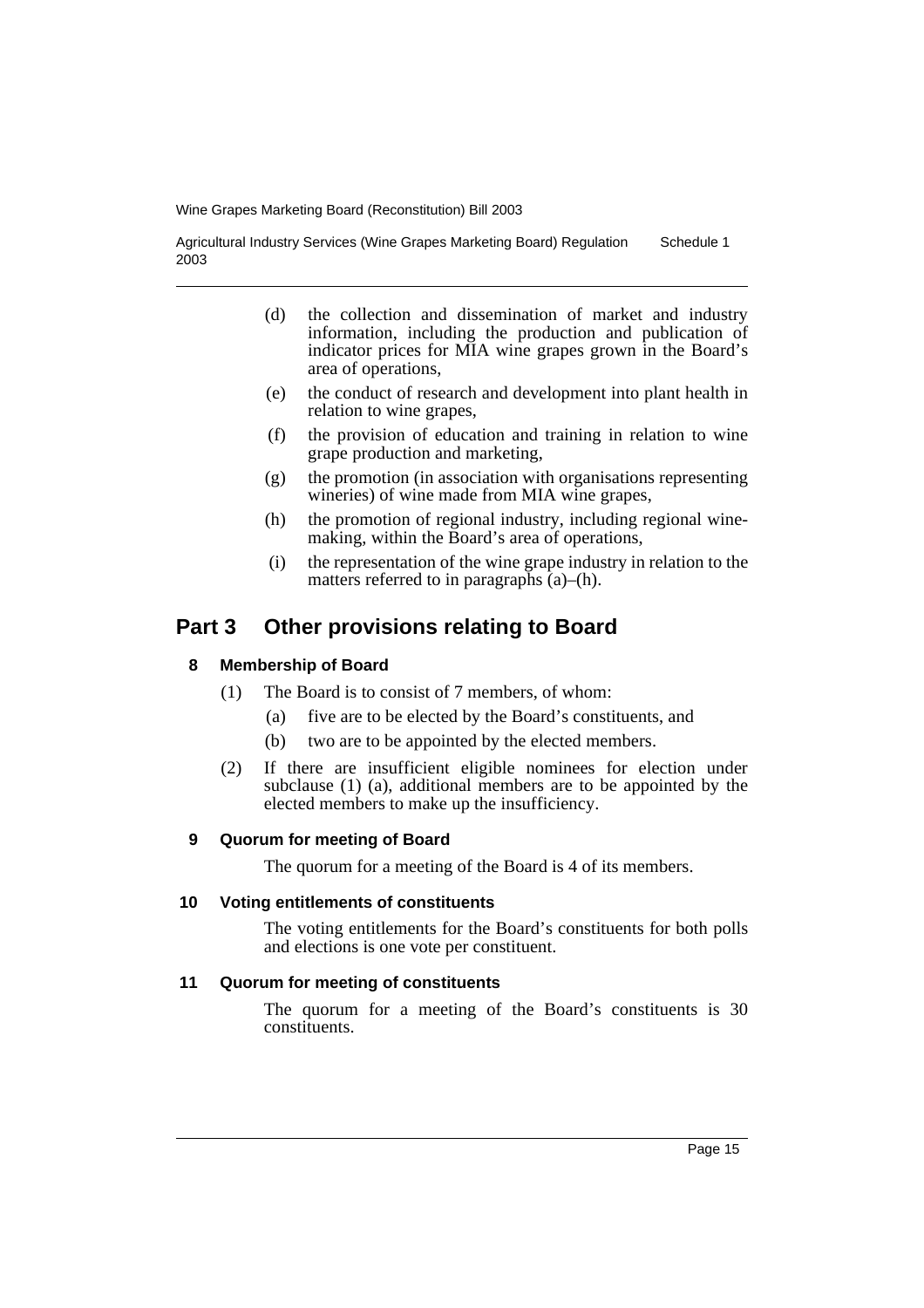Schedule 1 Agricultural Industry Services (Wine Grapes Marketing Board) Regulation 2003

### **12 Financial year**

The financial year of the Board is the year ending on 31 December.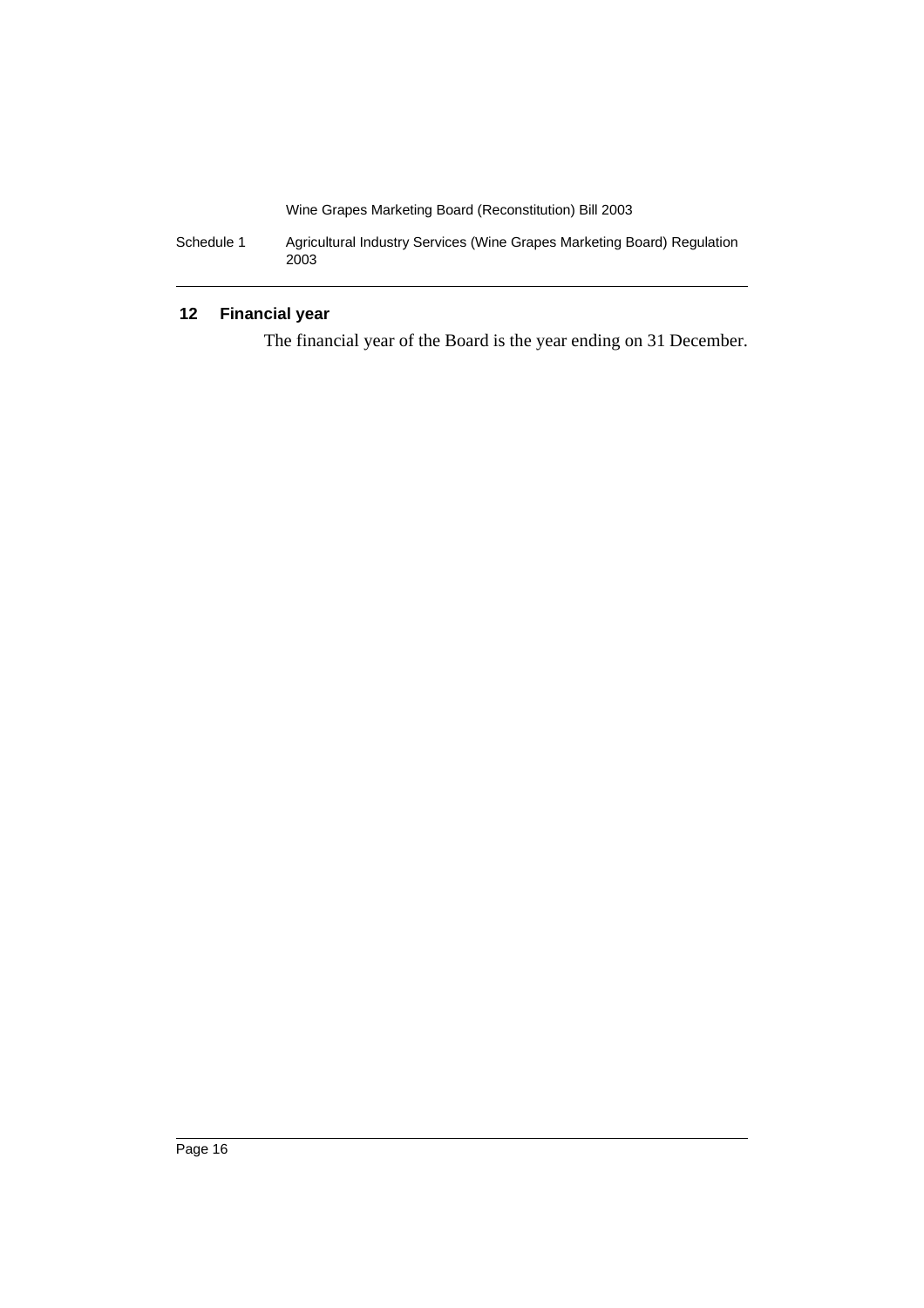Amendment of Agricultural Industry Services Act 1998 Schedule 2

## **Schedule 2 Amendment of Agricultural Industry Services Act 1998**

(Section 24)

#### **[1] Schedule 4 Savings, transitional and other provisions**

Insert at the end of clause 1 (1):

*Wine Grapes Marketing Board (Reconstitution) Act 2003*

#### **[2] Schedule 4**

Insert at the end of the Schedule, with appropriate Part and clause numbers:

### **Part Provisions consequent on enactment of Wine Grapes Marketing Board (Reconstitution) Act 2003**

#### **Agricultural Industry Services (Wine Grapes Marketing Board) Regulation 2003**

- (1) The *Agricultural Industry Services (Wine Grapes Marketing Board) Regulation 2003* set out in Schedule 1 to the *Wine Grapes Marketing Board (Reconstitution) Act 2003* (*the new Regulation*) may be amended and repealed as if it had been made under this Act, and does not cease to have effect when that Act expires.
- (2) Sections 4 and 5 do not apply to the new Regulation.
- (3) Section 7 applies to the new Regulation as if it had been made under section 5.
- (4) For the purposes of section 7 (2) (b), the term for which each member of the existing body referred to in that paragraph is taken to have been elected or appointed is taken to expire on 2 February 2007.
- (5) Part 2 of the *Subordinate Legislation Act 1989* does not apply to the new Regulation.
- (6) For the purposes of section 10 of the *Subordinate Legislation Act 1989*, the new Regulation is taken to have been published on 1 January 2004.